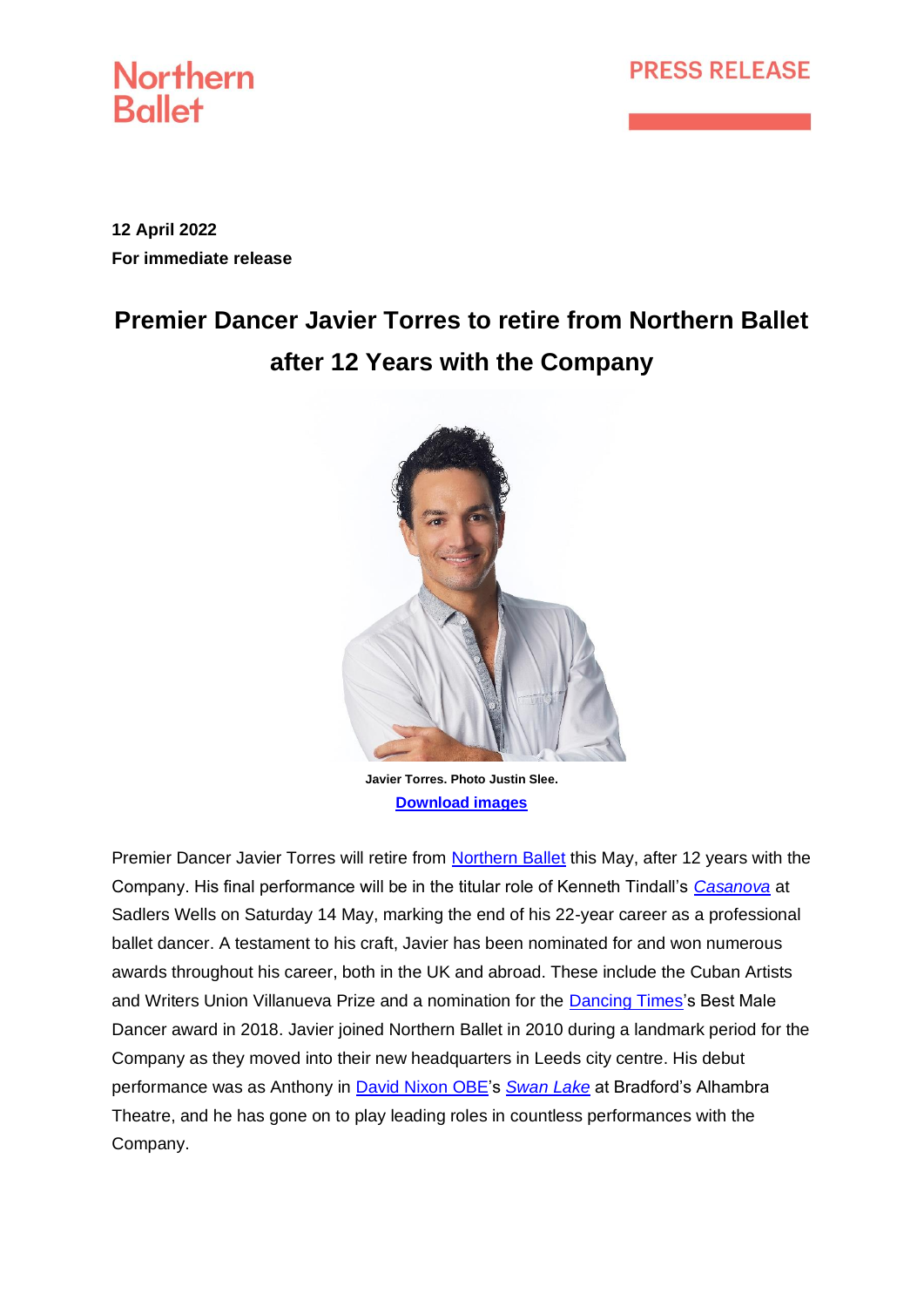Over the course of his twelve-year tenure, Javier has performed in David Nixon's *[The](https://northernballet.com/the-nutcracker)  [Nutcracker,](https://northernballet.com/the-nutcracker) [Swan Lake,](https://northernballet.com/swan-lake) [Ondine,](https://northernballet.com/our-repertoire) [Beauty & the Beast,](https://northernballet.com/beauty-and-the-beast) [Hamlet,](https://northernballet.com/our-repertoire) [Madame Butterfly,](https://northernballet.com/madame-butterfly) [Wuthering](https://northernballet.com/wuthering-heights)  [Heights,](https://northernballet.com/wuthering-heights) [Peter Pan,](https://northernballet.com/peter-pan)* and David Nixon and Claude-Michel Schönberg's *[Cleopatra](https://northernballet.com/cleopatra)*, as well as Hans Van Manen's *[Concertante](https://northernballet.com/our-repertoire)*, Massimo Morricone's *[A Christmas Carol](https://northernballet.com/a-christmas-carol)*, Daniel de Andrade's *[The Boy in the Striped Pyjamas](https://northernballet.com/the-boy-in-the-striped-pyjamas)*, Cathy Marston's *[Jane Eyre](https://northernballet.com/jane-eyre)* and *[Victoria](https://northernballet.com/victoria)*, Jonathan Watkins' *[1984](https://northernballet.com/1984)*, Demis Volpi's *[Little Monsters](https://northernballet.com/our-repertoire)* and Jean Christophe Maillot's *[Romeo](https://northernballet.com/our-repertoire)  [and Juliet](https://northernballet.com/our-repertoire)*.

Upon his retirement from dancing, Javier will begin an exciting new venture, of which the details will be announced in due course.

Northern Ballet's Artistic Director David Nixon OBE, who steps down from his role this April said:

"Javier Torres has had an extraordinary international career and we have been fortunate that a good part of his time was spent at Northern Ballet. His engaging stage presence and his charisma have contributed to him being an audience favourite and a true leading man. Since joining Northern Ballet Javier has had the opportunity to dance and create an impressive repertoire and through these opportunities developed especially his acting skills to an exceptional level. His performances will be very much missed. We wish him the very best on his next adventure."

Javier Torres said:

"I am incredibly proud of the time I have spent at Northern Ballet. This company has shaped me as an artist and marked a before and after in my professional career. I will always be grateful to David Nixon for the opportunity he gave me 12 years ago and for seeing in me what others could not see at that time. I am leaving with my heart full of gratitude and am honoured to have met so many beautiful people. Northern Ballet will always have a special place in my heart, and I only hope that my artistic contribution has served as an inspiration for some and supported the place where the company is right now. I wish Northern Ballet the best in continuing its evolution and taking up the challenges of tomorrow."

**Northern Ballet will perform** *[Casanova](https://northernballet.com/casanova)* **at Sadlers Wells from 10 to 14 May. Tickets to the performances can be booked now via [sadlerswells.co.uk.](https://www.sadlerswells.com/whats-on/northern-ballet-casanova/)**

**-ENDS-**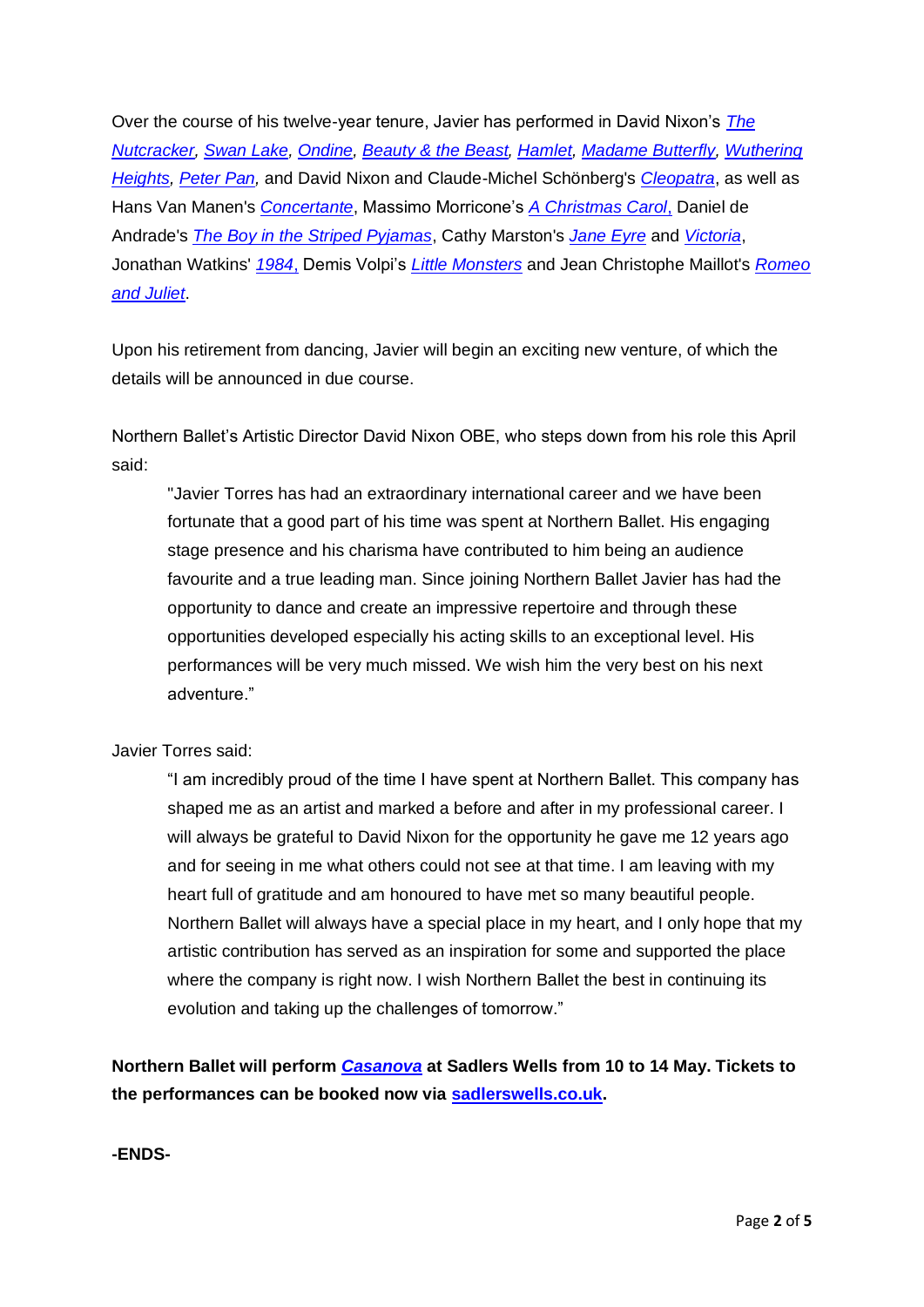For further press information contact:

**Jessica Leaman** Communications Officer 07425 144968 [jessica.leaman@northernballet.com](mailto:jessica.leaman@northernballet.com)

To download high resolution press images – [click here](https://www.dropbox.com/sh/vu2cvaygwapvf0h/AABVweONk1I7UOa-Fp9Q4aE3a?dl=0)

#### **Notes to Editors**

#### **Javier Torres**

Javier Torres began his ballet training in Cuba in 1994, first at the Vocational Art School Olga Alonso in the city of Santa Clara, and continued at the Elementary School Alejo Carpentier in Havana. He finished his ballet studies at the National School of Ballet in Havana where he graduated as a Ballet Dancer and Ballet Teacher. In 2000, he joined the Ballet Nacional de Cuba, under the artistic-technical guidance of Alicia Alonso, and where he worked very closely with many ballet coaches like Loipa Araujo, Josefina Mendez, Aurora Bosch, Martha Garcia, Maria Elena Llorente, and Azari Plisetski among others; he was promoted to Principal Dancer in 2004 and Premier Dancer in 2009. With the Ballet Nacional de Cuba he has performed in many different countries across the Americas, Europe and Asia. He has participated as a Guest Star in International Galas in El Escorial, Spain (2006, 2008, and 2012); Carlos Acosta and his Friends (2007) in London; Teresa Carreño Theatre Gala, Venezuela (2008, 2009 and 2010); in Brazil at the International Ballet Festival of Fortaleza "Fendador" (2012); and at Salzburg Ballet (2016 and 2019) among others.

His repertoire includes the leading roles of the romantic-classical tradition, among them, *Giselle, La Fille mal gardée, Coppélia, Nutcracker, Sleeping Beauty, Don Quixote,* and *Swan Lake* as well as works by Cuban and foreign creators' contemporary choreographies: Alicia Alonso's *Gottschalk Symphony; Shakespeare and his Masks; Romeo and Juliet; Naked Light of Love;* Alberto Mendez's *Suite Géneris* and *Poem of Fire* or *Prometheus*; Alberto Alonso's *Carmen; Majisimo;* Cranko's *Onegin;* Balanchine's *Theme* and *Variation*; *Agon and Apollo*; Antonio Gades' *Blood Wedding*; Azari Plizetski's *Canto Vital*; Maurice Bejart's *Bahkti;* Roland Petit's *La Arlesianne* and *Proust ou Les Intermittences du Coeur* (pdd); Ivan Tenorio's *Hamlet;* John Neumeier's *Othello* (pdd); *As You Like it*; Sir Anton Dolin's *Variations For Four*; Kader Belarbi's *La Reine Morte*; and Michel Desconvey's *Dying Swan,* among others.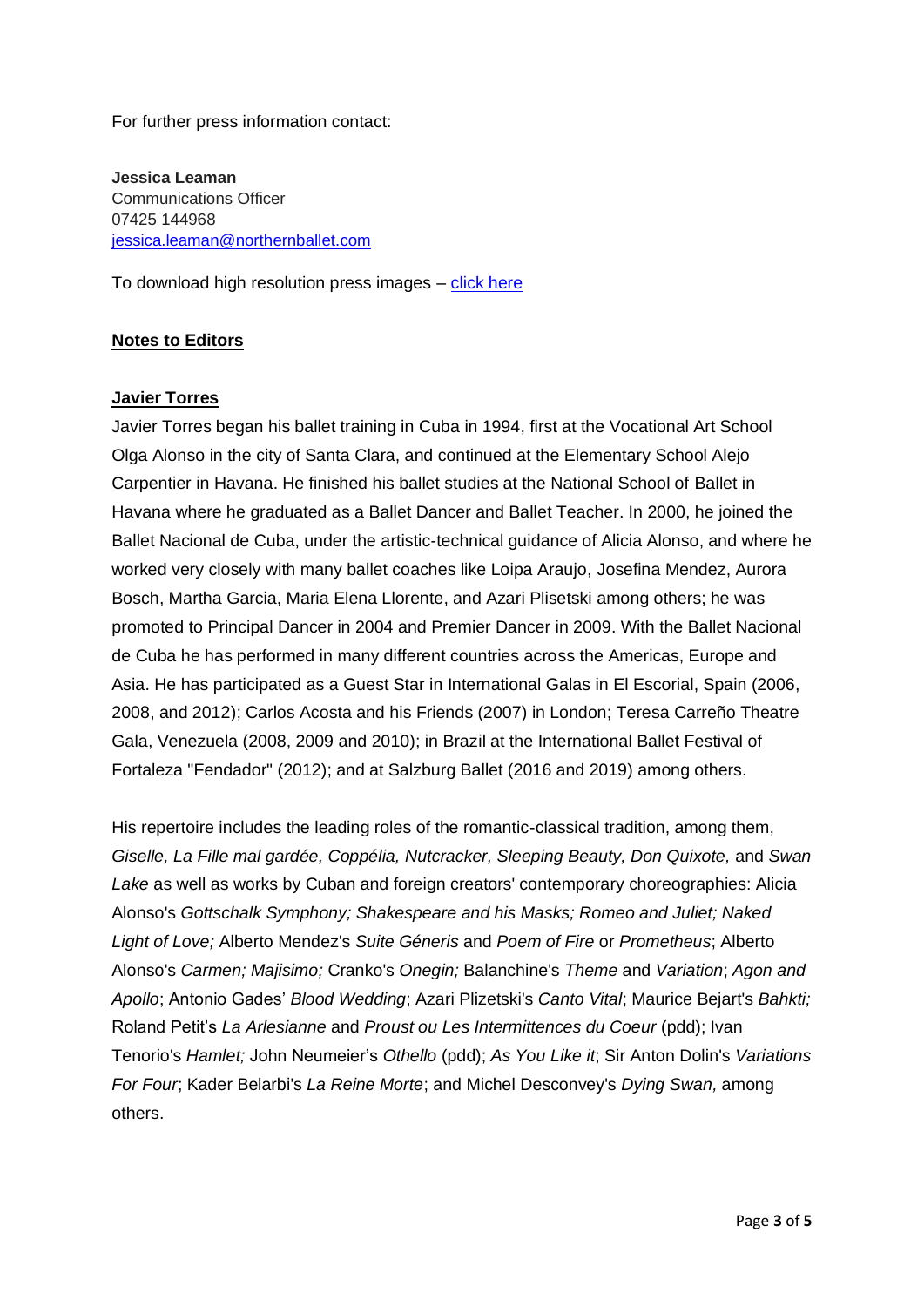He was awarded the Cuban Artists and Writers Union Villanueva Prize for his performance in the ballet *Agon* in 2002. In 2006 he received Mention in the Honour Book of the Havana Grand Theatre for his performance with Carla Fracci in the ballet *Desnuda Luz de Amor*  (Naked Light of Love), in 2009 for his performance in the role of Prince Desiré in *Sleeping Beauty* and in 2012 for his performance as Prometheus in the Ballet *Poem of the Fire*. In 2012 he received the award "Constructores de la Danza" for his contribution to the Culture of the state of Ceara in Brazil. He was nominated for the Dancing Times Award for Best Male Dancer at the 19th National Dance Awards 2018.

He joined Northern Ballet in 2010 as Premier Dancer under the artistic guidance of David Nixon OBE. He has performed with the Company around the UK, performing leading roles in Nixon's *The Nutcracker, Swan Lake, Ondine, Beauty & the Beast, Hamlet, Madame Butterfly, Wuthering Heights, Peter Pa*n, and David Nixon and Claude-Michel Schönberg's *Cleopatra*, as well as Hans Van Manen's *Concertante*, Massimo Morricone's *A Christmas Carol*, Daniel de Andrade's *The Boy in the Striped Pyjamas*, Cathy Marston's *Jane Eyre* and *Victoria*, Jonathan Watkins' *1984*, Demis Volpi's *Little Monsters* and *Aus Ihrer Zeit*, and Jean Christophe Maillot's *Romeo and Juliet* among others. Recently he performed leads in Kenneth MacMillan's *Las Hermanas* and *Gloria*; he also performed in the latter at the Royal Opera House as part of their *Kenneth MacMillan: a national celebratio*n programme. For his performance as Julius Caesar in Nixon's *Cleopatra* he was voted one of the top hundred dancers of the season 2010-2011 by the critics of the UK in Dance Europe magazine. The same magazine also voted him one of the top hundred dancers of the season 2011-2012 for his performance in Nixon's *I've Got Rhythm*.

Every year since 2000 he has performed in the prestigious International Ballet Festival of Havana Cuba. In 2019 he performed in *The Kingdom of Back* at Latitude Festival.

- He is a One Dance UK Member as well as a Member of the International Dance Council CID, UNESCO;
- Clore Leadership Emerging Leaders 2019;
- Fellow of the Royal Society of Arts FRSA.

### **Northern Ballet**

Northern Ballet is one of the UK's leading ballet companies and the widest touring ballet company in the UK. Bold and innovative in its approach, Northern Ballet is prolific at creating new full-length work with a unique blend of strong classical technique and impressive storytelling. Northern Ballet's repertoire embraces popular culture and takes inspiration from